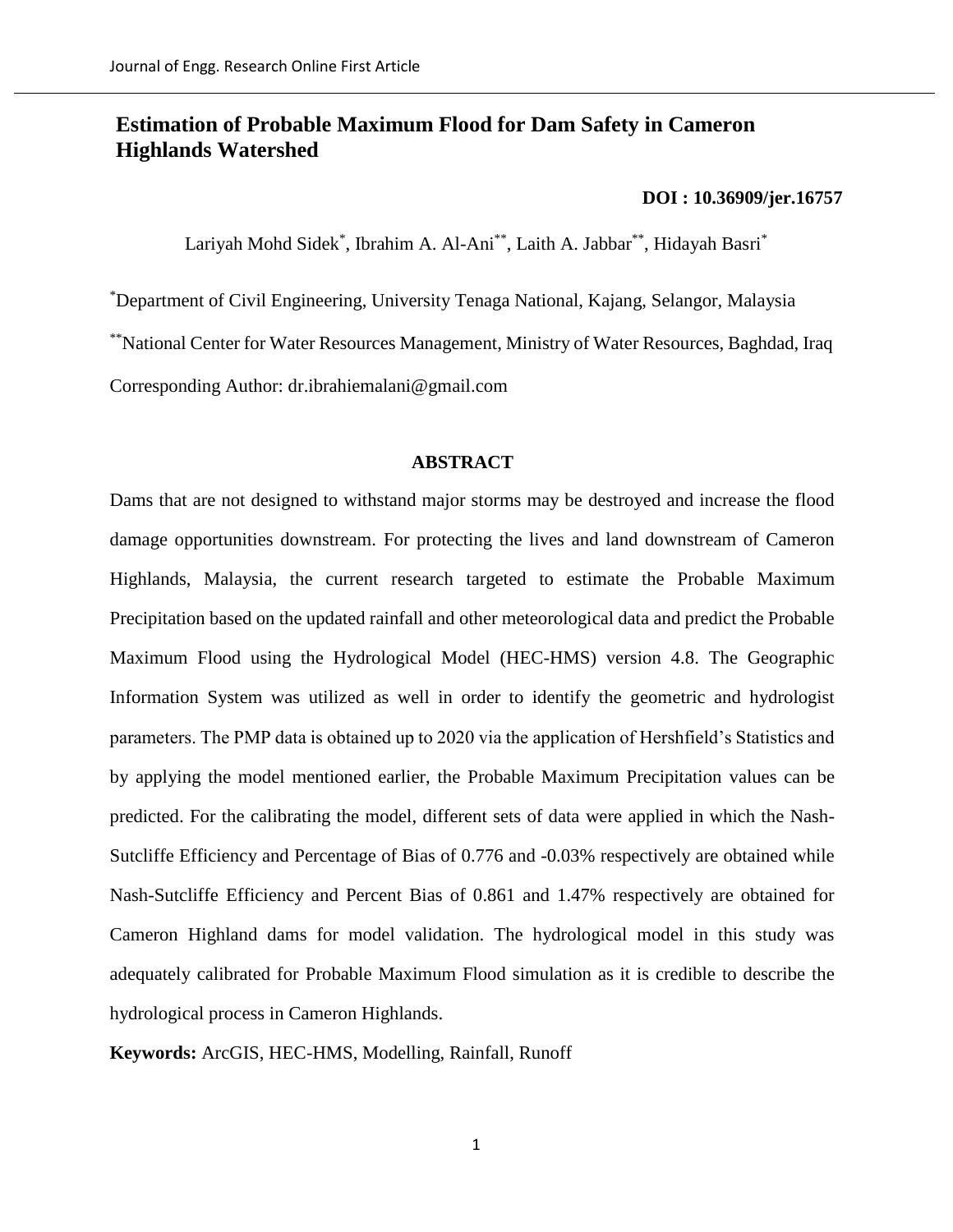## **INTRODUCTION**

Malaysia is a humid tropical country where the rainfall is abundant and subsidizes to 2000-4000 mm annually as an average (Al-Hadu, et al., 2011). The annual average precipitation may exceed the above range with the exclusion of excessive events which results in more frequent floods (Suhaila and Jemain, 2007).

The main purpose of constructing dams is for various economic, environmental, and social benefits, including flood control, water supply, hydroelectric power, irrigation, recreation, and wildlife habitat which requires constant maintenance and monitoring, regular safety inspections as well as scheduled rehabilitation to function well. Failure of these structures impacts the lives, economy and environment which may threaten public safety, economies, and the environment. In the 20<sup>th</sup> century solely, there are around 200 failure cases around the world. The key cause for that is misestimation of the real and allowed design discharge that occasioned from the lack of truthful hydrological actions. (Jing, et al., 2019; Adamo, et al., 2020). Thus, hydrologic actions need to be considered for predicting flood discharge (Bosamiya and Gandhi, 2018). Since there are many parameters that shape the runoff, it is important to identify the appropriate model which requires as minimum input data, simple structure, and accurate as possible (Sharifi, et al., 2004). HEC-HMS Model is a hydrological model that matches the mentioned criteria and has been developed by the Hydrologic Engineering Center of the US Army Corps of Engineers (US Army Corps of Engineers, 2016). The main result of modelling is to develop the hydrograph at the catchment outlet (Oleyiblo and Li, 2010). (Mokhtari, et al., 2016) applied the HEC-HMS Model in the watershed of Cheliff-Ghrib valley so as to investigate the effect of changing the climate on the basin runoff. (Skhakhfa and Ouerdachi, 2016) also applied the HEC-HMS Model so as to estimate the peak runoff for Ressoul Watershed valley in which they depend on multiple events. Another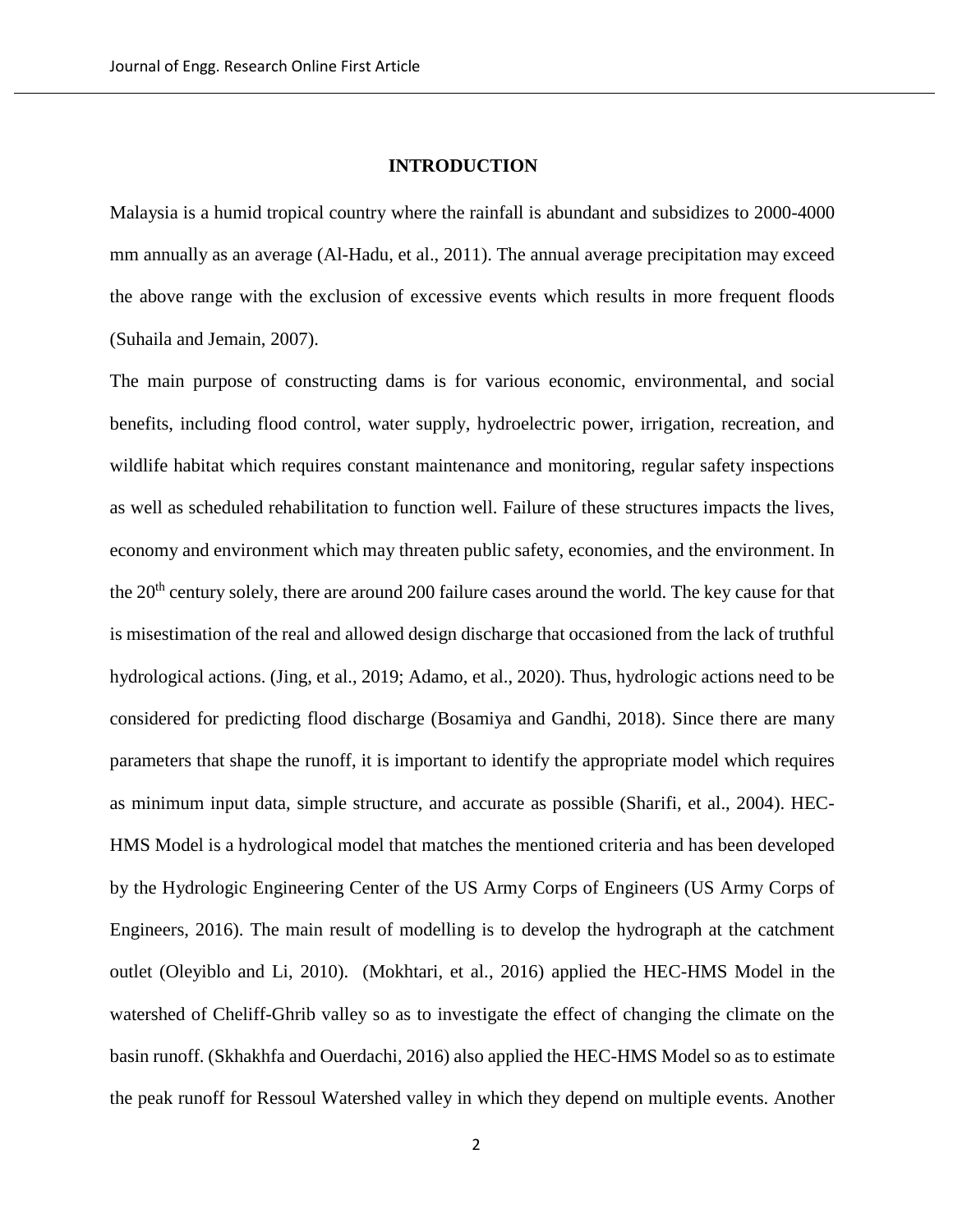study performed by (Jabbar et al., 2021) which have applied the HEC-HMS to predict the peak flood in Cameron Highlands, Malaysia for a simulation period (2000 to 2014) in which the results of calibration and validation presented a very good fit between the real (observed) and predicted hydrographs. This study aimed to predict the Probable Maximum Flood (PMF) based on updated rainfall data using the Hydrological Model HEC-HMS version 4.8.

#### **METHODOLOGY**

The researchers implemented methodology that includes conducting the hydrological analysis in order to establish the PMP and PMF values for Cameron Highlands Hydroelectric Scheme which includes four (4) dams (i.e. Sultan Abu Bakar Dam, Jor Dam, Mahang Dam and Ulu Jelai Dam) by applying the HEC-HMS Model using the latest hydrological data until 2020. In developing the HEC-HMS model, the Soil Conservation Service (SCS) Curve Number method is to be used for the Loss Model and the SCS Unit Hydrograph Method is be adopted for the Transform Method. The flowchart of the methodology is shown in Figure 1.

## **Study Area**

Cameron Highlands Hydroelectric Scheme is located within a couple of states of both of Perak and Pahang in Malaysia. The scheme represents the first hydropower development in Malaysia, consisting of two hydroelectric projects with a capacity of 262MW. The whole scheme is separated into two parts; upper and lower catchments. It utilizes the headwaters of two rivers, namely, Sungai Telom and Sungai Bertam, both of Sungai Pahang's tributaries. This scheme is targeted as a peak demand Power Station with a total capacity of 262MW. The study with the mentioned dams earlier is presented in Figure 2.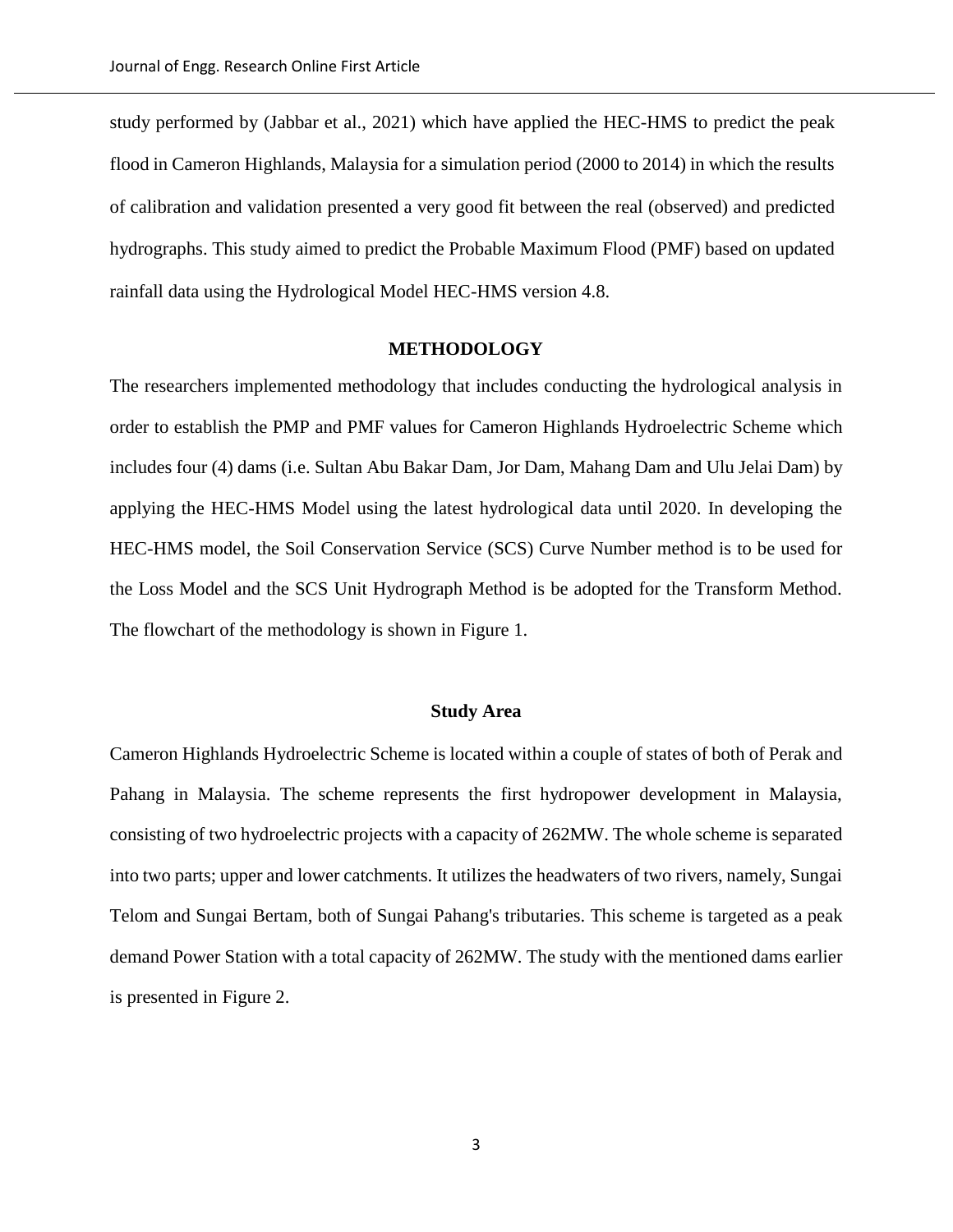

**Figure 1.** Methodology adopted in the current study

## **Hydrological Analysis**

Hydrological analysis was based on seventeen (17) rainfall stations in which they are owned by the Department of Irrigation and Drainage (DID) and Tenaga National Berhad (TNB). The duration of the rainfall data is between 30 years to 60 years. The essential data is a series of annual maximum rainfall values for both daily and hourly rainfall. The annual maximum rainfall series for a station is the sequence of rainfalls formed by extracting the highest rainfall value for each year of record. Figure 3 depicts the location of rainfall stations for Cameron Highlands Watershed.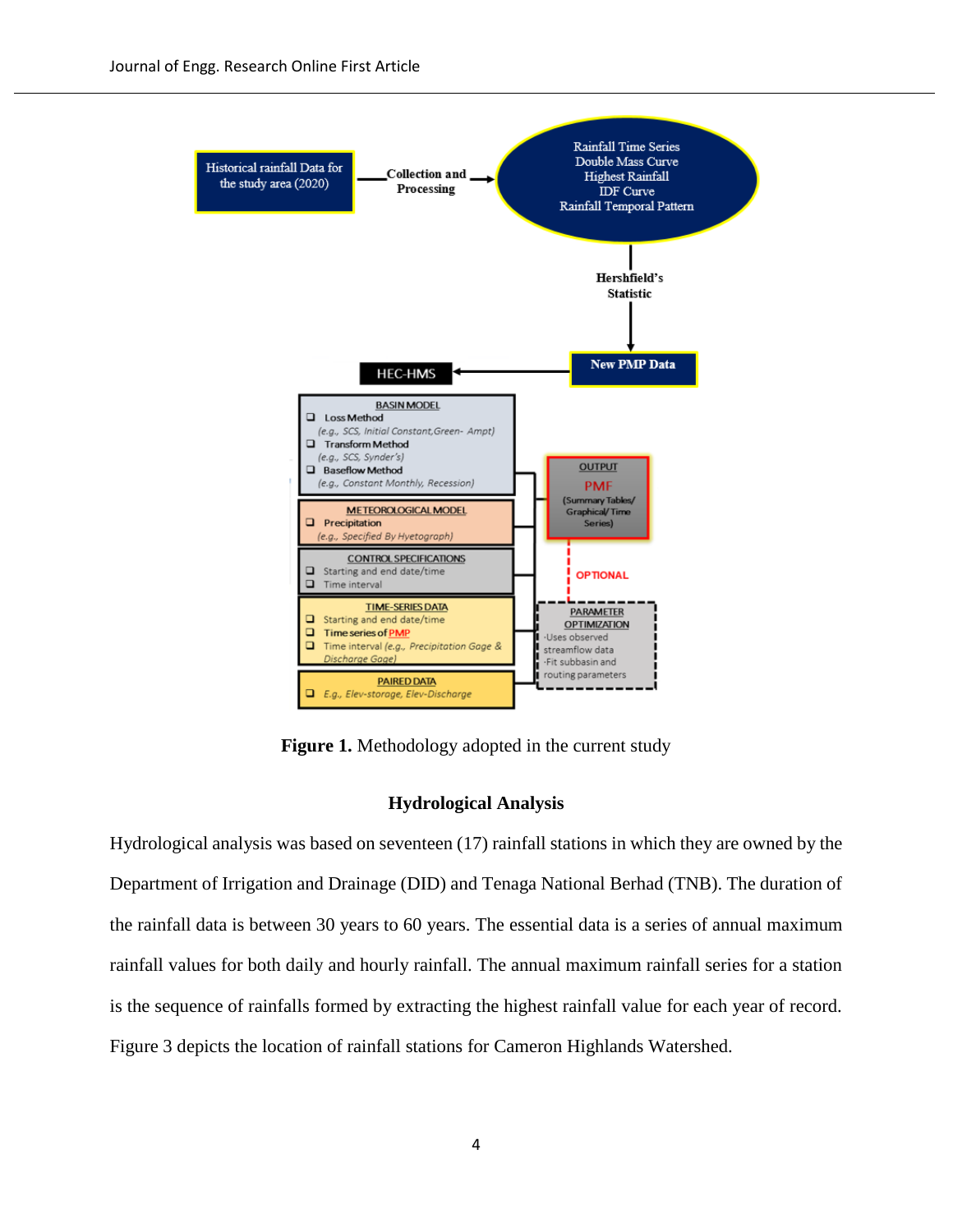

**Figure 2.** Location map of Cameron Highlands

For each rainfall station, the cumulative values were compared with the average rainfall cumulated for the other nearby stations which were affected by similar meteorological circumstances. For each station, the cumulative rainfall of the station and the average cumulative rainfall of the other 10 stations are plotted. It has been observed that the double mass curve method indicated consistency in their rainfall records. Thus, the maximum annual rainfall sequence adopted in the study and in analysis for all the stations were considered as homogenous. The series of highest recorded point rainfall values of rainfall for the 1-day, 3-day, and 5-day durations for each of the stations were calculated to assess the design rainfalls in which the stations in Cameron Highlands have recorded the highest rainfalls between 101.5 to 363 mm in 1-day, 147 to 404.7 mm in 3-day and  $191.5 - 714$  mm in a 5-day duration.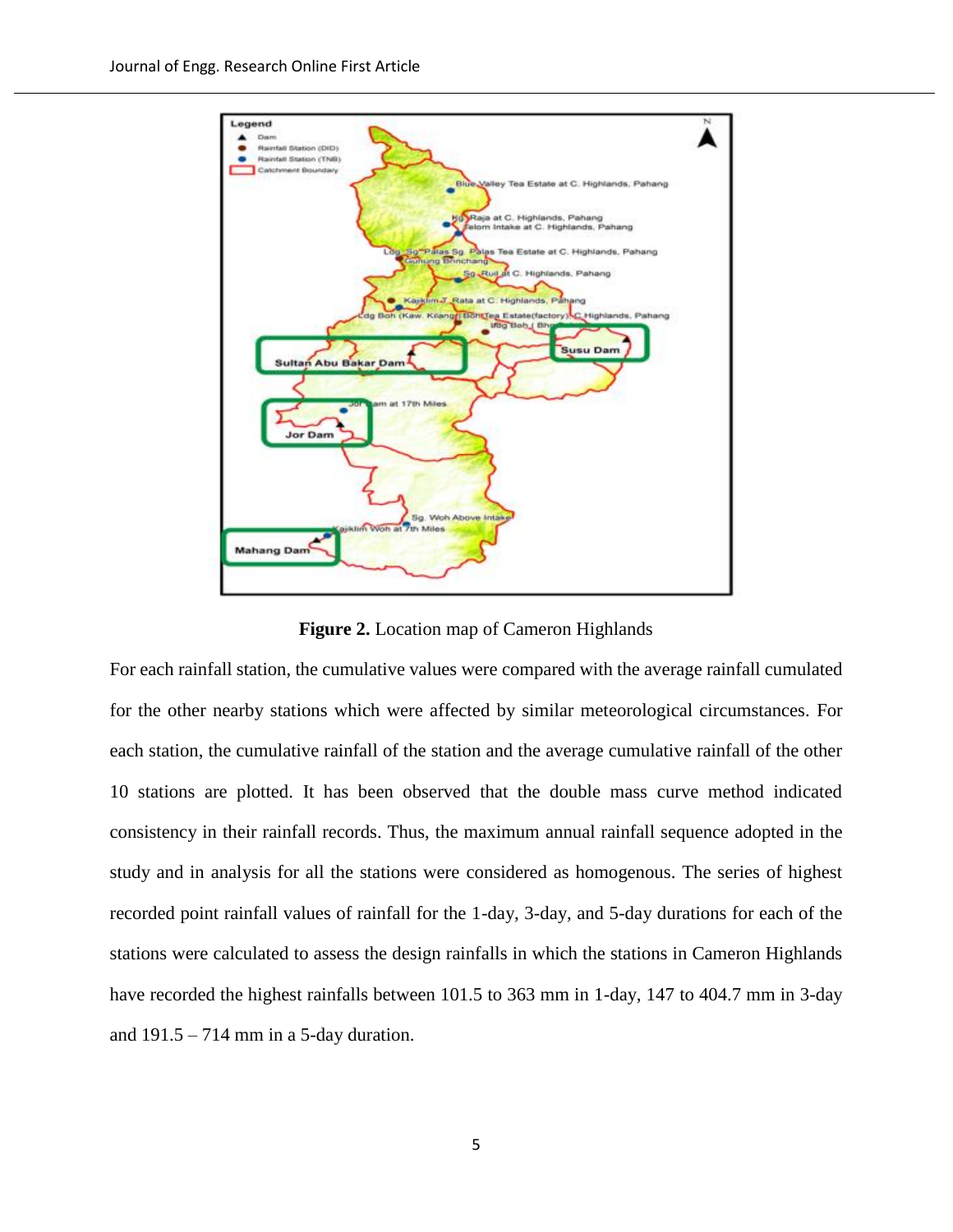

**Figure 3.** Location of Rainfall Stations for Cameron Highlands

Gunung Brinchang station at an elevation of 1990 m recorded the highest rainfall of 363 mm, 690 mm and 714 mm in 1-, 3- and 5-day period (extreme rainfall events). The spatial distribution of the stations (17 stations) in 2010 was mapped, and isohyet lines were drawn to indicate their spatial allocation. Regarding the Intensity-Duration-Frequency (IDF) curves, they are used to explain the rapport among the intensity of rainfall, duration of rainfall, and the return period (or its inverse, probability of exceedance). IDF curves are frequently exercised to model the hydrologic, hydraulic, and water resources systems. Apart from that, they are also used to identify the magnitude of rainfall amount that induced floods. The IDF curves is to be generated through occurrence / frequency analysis of rainfall data collected in the rainfall stations of different rainfall intervals.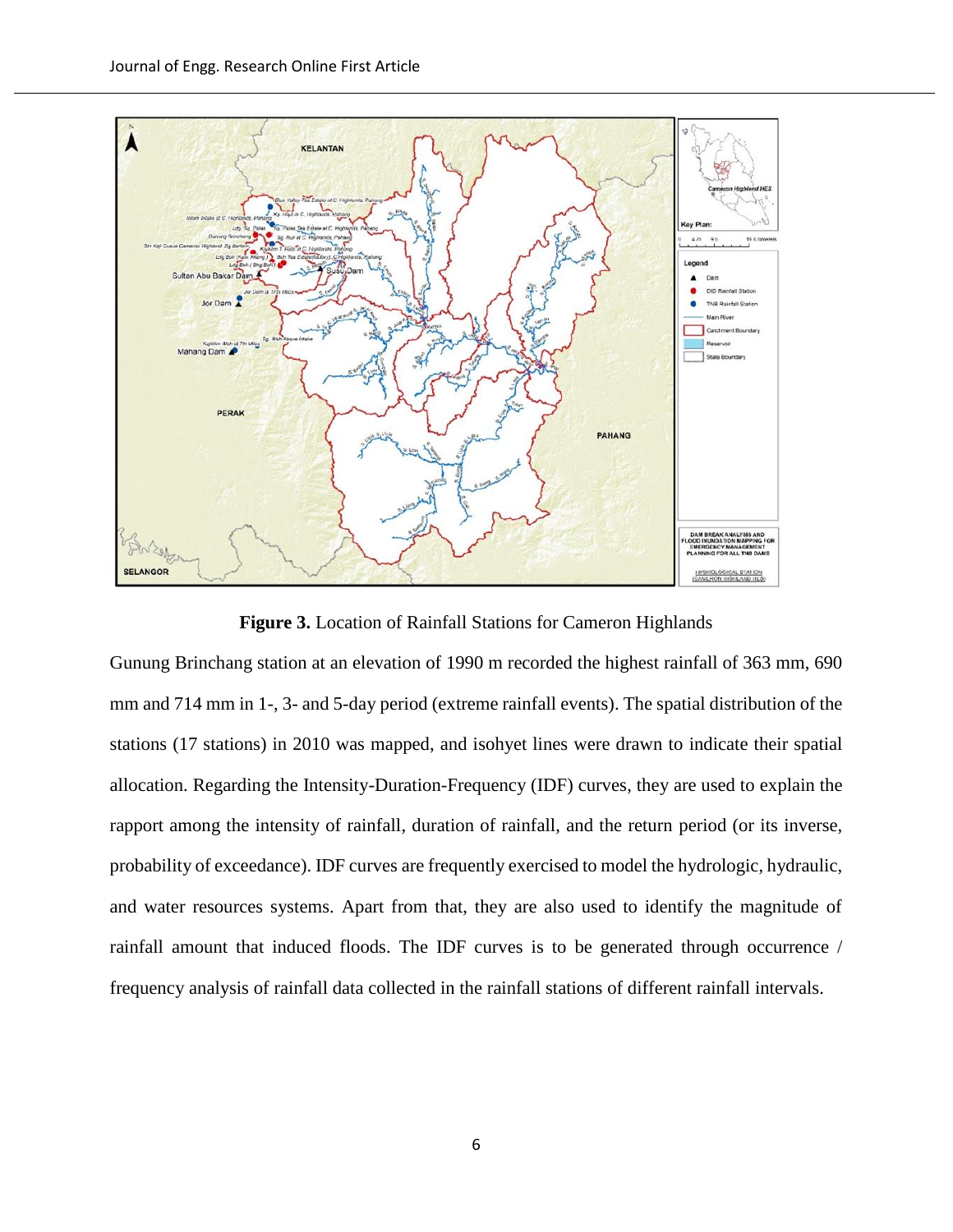## **Probable Maximum Precipitation (PMP)**

The statistical approach (Hershfield 's statistical techniques) is applied to appraise the PMP for 1 hour, 3-hour, 6-hour, 12-hour, 1-day, 2-day, 3-day, and 5-day duration for the station in Cameron-Highland Catchment where daily rainfall data are obtainable for a long period. The Hershfield method (Hershfield, 1965) of predicting the PMP is an adaptation of the Chow (1951) method which relies on frequency evaluation of rainfall. Table 1 shows the comparison of revised PMP values between the current study and the previous PMP produced by UNITEN, 2017 in which the results illustrate about a 5% difference with UNITEN (2017). The difference may be due to the more extended range of data used until 2020 than the previous study data, whose data was until 2016. There was no significant heavy rainfall event between 2017- 2020, which affects the calculated revised PMP values.

**Table 1.** Comparison of Revised PMP and Previous PMP (for SAB Dam, Jor Dam, Mahang Dam

| Sab Dam, Jor Dam, Mahang Damand Ulu Jelai Dam |                                |                      |  |  |  |
|-----------------------------------------------|--------------------------------|----------------------|--|--|--|
|                                               | PMP (mm)                       |                      |  |  |  |
| <b>Duration</b><br>(hour)                     | <b>Current Study</b><br>(2021) | <b>UNITEN (2017)</b> |  |  |  |
|                                               | 335                            | 347                  |  |  |  |
| 3                                             | 374                            | 388                  |  |  |  |
| 6                                             | 496                            | 514                  |  |  |  |
| 12                                            | 675                            | 700                  |  |  |  |
| 24                                            | 830                            | 836                  |  |  |  |
| 72                                            | 1550                           | 1607                 |  |  |  |

|  |  |  | and Ulu Jelai Dam) |
|--|--|--|--------------------|
|--|--|--|--------------------|

## **Probable Maximum Flood (PMF)**

The PMF offers an ultimate boundary of the runoff in which the decision maker needs to take an action for the design and operation. Thus, it is essential to predict the flood runoff of a high return period in specific catchments, which is the PMF. It is essential to check the adequacy of the spillway by the PMF value because of the high risk to the community downstream of the dam. (Department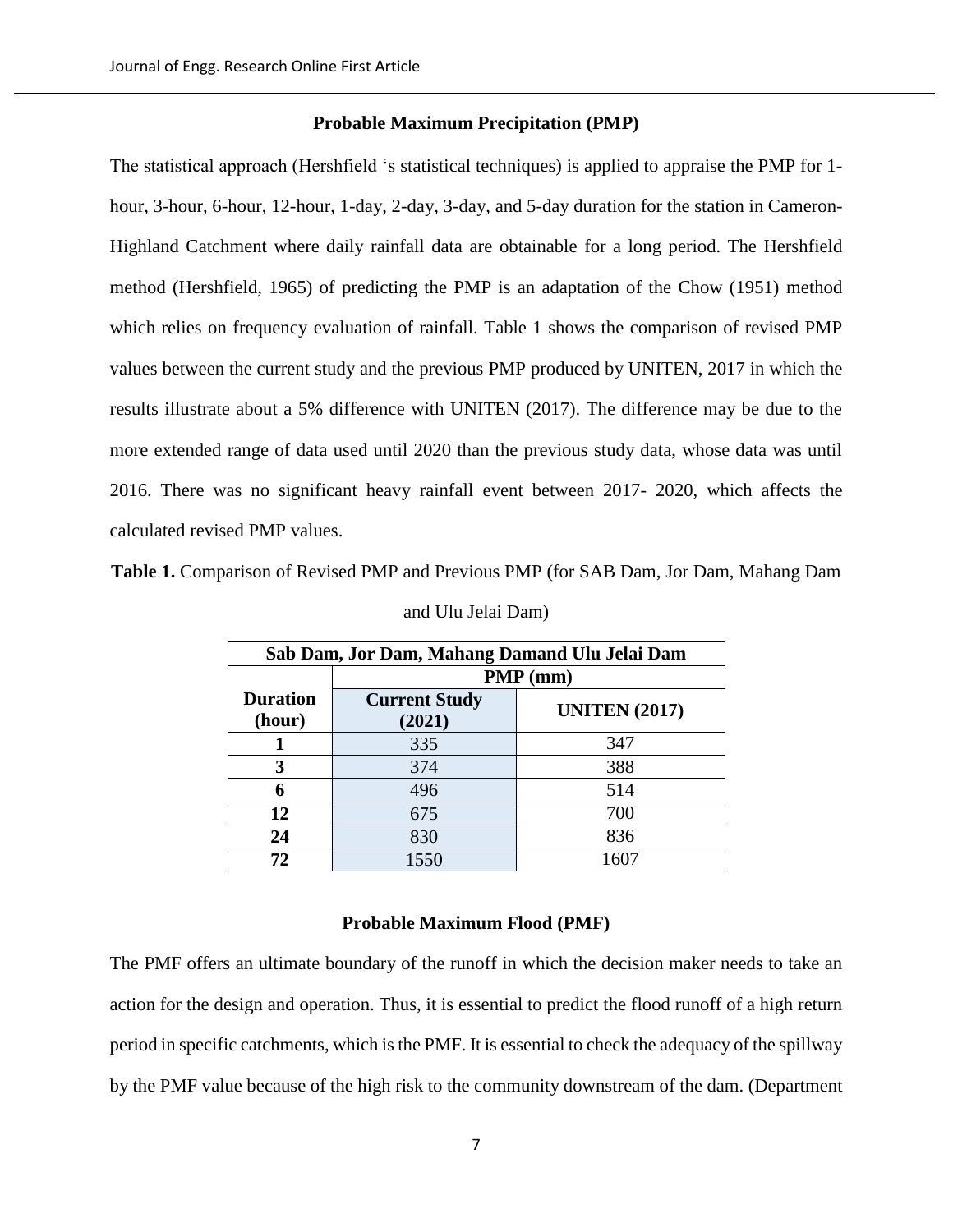of Irrigation and Drainage Malaysia, 2017). The Probable Maximum Precipitation (PMP) is used as meteorological input in which these PMP values is transformed with a rainfall-runoff into a runoff hydrograph.

## **HYDROLOGICAL MODELLING USING HEC-HMS**

Analysis for the rainfall-runoff analysis was fulfilled to establish the design of flood flows for the main river. Hydrologic Engineering Center-Hydrological Modelling System (HEC-HMS) was applied in order to model the rainfall-runoff for Cameron Highlands watershed due to intense precipitation and the accompanied flood. In this study, the PMF will be simulated using HEC-HMS version 4.8 by using the estimated PMP as the rainfall input. The PMF hydrograph is generated in the deterministic methodology by modelling the study area's physical atmospheric and drainage basin hydrologic and hydraulic processes.

There are six-sub catchments which are Telom, including Kial, Kodol and Plau`ur (transferring the inflow through Telom Tunnel), Upper Bertam, Middle Bertam, Lower Bertam, Habu and Ringlet that will contribute to the inflow of Sultan Abu Bakar Dam. While one tunnel discharges (Bertam Tunnel), inflow from Jor Power Station and four sub-catchments, Batang Padang catchment, Jor catchment, Keteh catchment, and Sekam catchment, will contribute the inflow into Jor Dam. From the Jor Reservoir, water flows to the Tidong Intake by the Menglang Tunnel (14.5 km), after passing through Lengkok and Bot Intakes. The Tailrace Tunnel is connected to the Tidong Intake to the Mahang Dam. Water from the Jor Reservoir flows directly to Ulu Jelai Dam and has been delineated into seven-sub catchments: Bertam 1, Bertam 2, Bertam 3, Boh, Kor, Mensun, and Relung. All of these inflows from the catchments will contribute directly to Ulu Jelai Dam. Inflow to the Ulu Jelai reservoir needs to be complemented by the outflow from Sultan Abu Bakar Dam. The additional inflows from Telom and Lemoi Tunnels also contribute to Ulu Jelai Dam. Figure 4 shows the basin model of Sultan Abu Bakar Dam, Jor Dam, Mahang Dam, and Ulu Jelai Dam.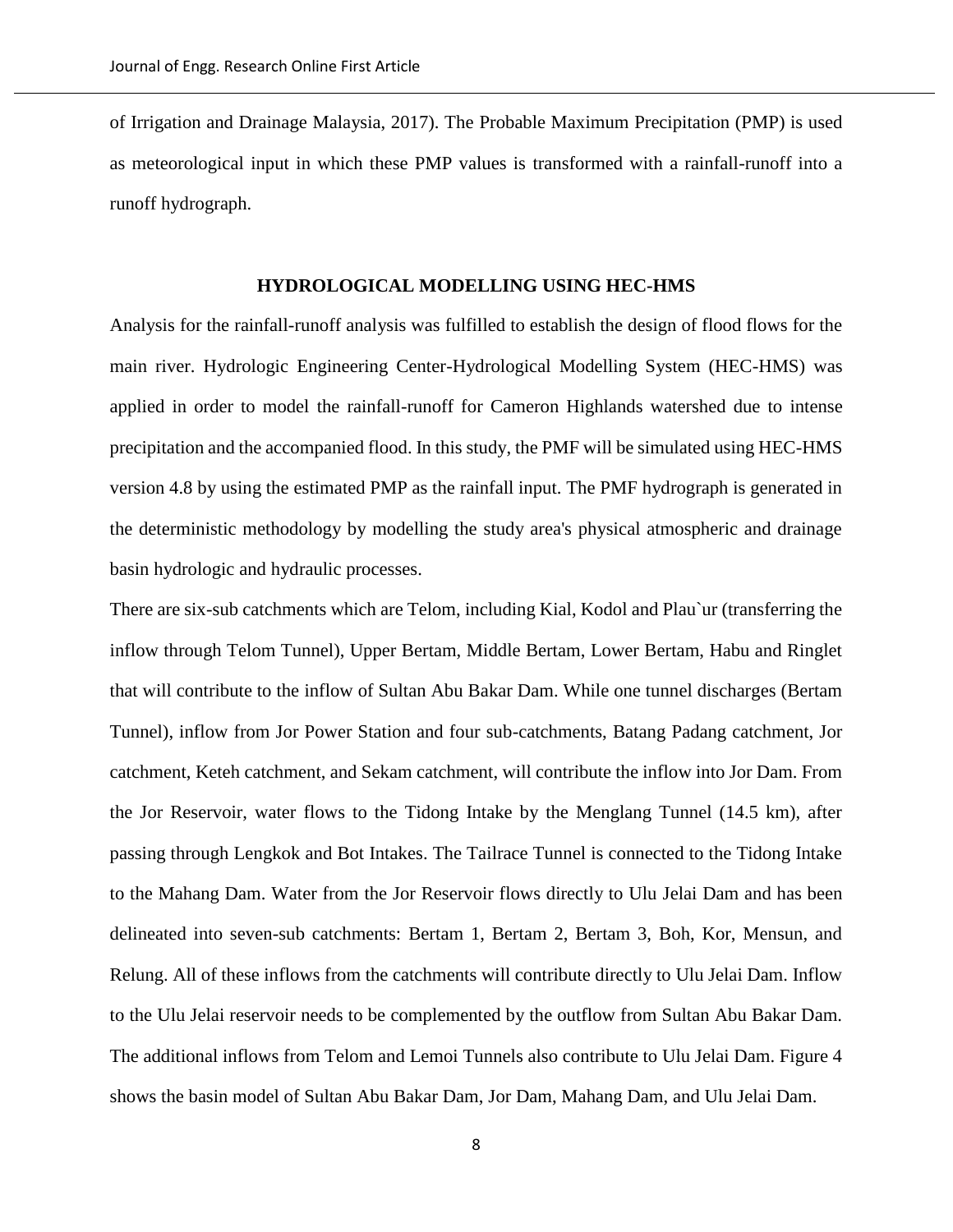

**Fig. 1(a)**





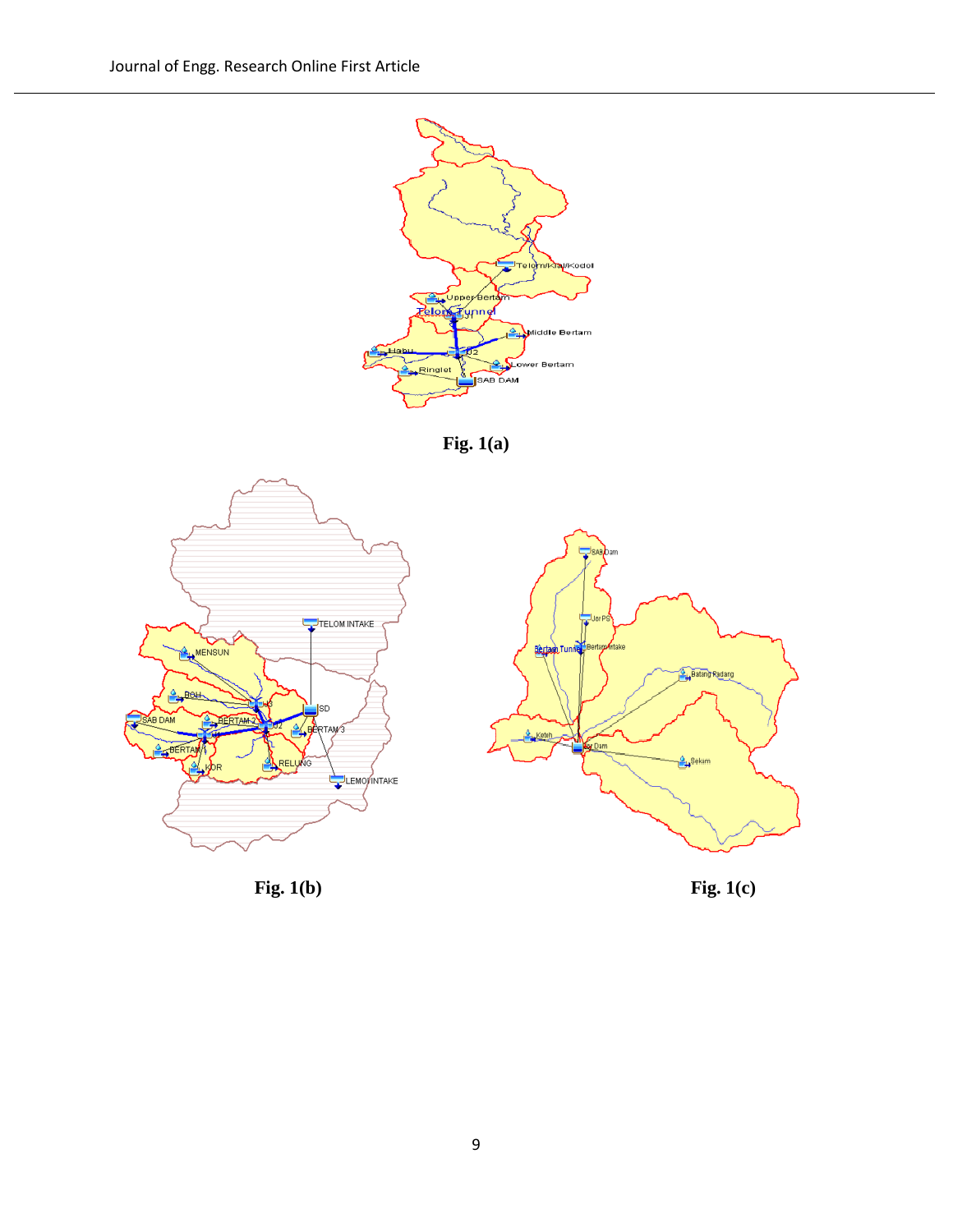

**Fig. 1(d)**

**Figure 4.** Delineation for the Dams in study area

**Fig. 1(a)** Abu Bakar Dam **Fig. 1(b)** Ulu Jelai Dam **Fig. 1(c)** Jor Dam **Fig. 1(d)** Mahang Dam

## **CALIBRATION AND VALIDATION OF THE MODEL**

In this research, calibration is fulfilled since the rainfall and observations for the stream flow are obtainable in which observed hydrologic and meteorological data were used in an organized exploration for the affective parameters that produce the best fit between both of the predicted and observed data. The values for initial loss and constant rate used are 5 mm and 4 mm/hr respectively. These couple of values were attained from the processes of calibration and validation. For this study, calibration was carried out at the Telom catchment using the rainfall and streamflow data from TNB Station 9003 Alur Masuk Sg. Telom and Station 6002 Telom at Batu 49, respectively. The simulation period was from November 30, 2013, to December 4, 2013. The hydrograph produced from the calibration process for simulated and observed flow is shown in Figure 5 in which both of the hydrographs almost matching especially for the peak flows and volume. It is indicated that the processes hydrograph is very close to the observed hydrograph for the selected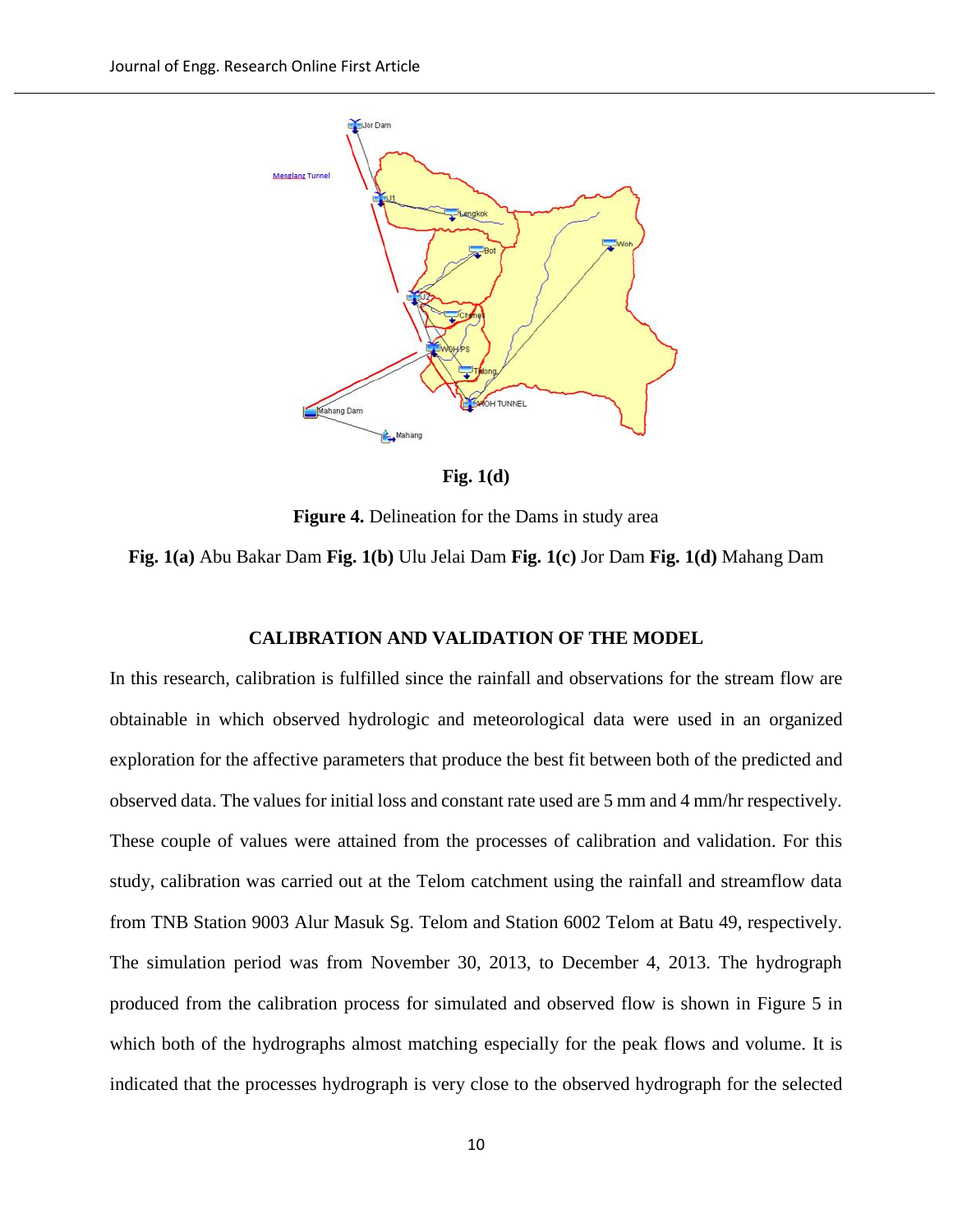events, particularly the peak flows. These results were later used in the validation process. In validation, the same location was used with a different simulation period which was from  $17 - 19$ December 2015. Figure 6 depicts the results for the simulated and observed flow during the validation process in which both of the hydrographs are almost matching especially for the peak flows and volume. The results of calibration and validation are evaluated by the performance parameters of Nash-Sutcliffe Efficiency (NSE) and Percent Bias (PBIAS) in which for the calibration, NSE and PBIAS of 0.776 and -0.03% respectively are obtained while NSE and PBIAS of 0.861 and 1.47% respectively are obtained for Cameron Highlands dams for model validation. Table 2 summarizes the results of the developed model for the Cameron Highland in terms of the peak flow and volume.

| <b>Duration</b> | <b>Parameters</b>        | <b>SAB</b> | Jor     | <b>Mahang</b> | Ulu Jelai |
|-----------------|--------------------------|------------|---------|---------------|-----------|
| (hr)            |                          |            |         |               |           |
| $\mathbf{1}$    | Peak Inflow<br>$(m^3/s)$ | 828.2      | 2,042.2 | 113.7         | 3,971.6   |
|                 | Volume $(Mm3)$           | 40.9       | 66.3    | 207.6         | 105.2     |
| 3               | Peak Inflow<br>$(m^3/s)$ | 941.7      | 2,141.1 | 78.9          | 3,987.8   |
|                 | Volume $(Mm3)$           | 43.2       | 78.3    | 207.9         | 112.2     |
| 6               | Peak Inflow<br>$(m^3/s)$ | 1241.7     | 2,107.4 | 64.8          | 3,889.8   |
|                 | Volume $(Mm3)$           | 51.7       | 84.8    | 208.0         | 115.0     |
| 12              | Peak Inflow<br>$(m^3/s)$ | 1112.6     | 1,940.0 | 64.0          | 4,222.7   |
|                 | Volume $(Mm3)$           | 63.0       | 104.6   | 209.7         | 154.4     |
| 24              | Peak Inflow<br>$(m^3/s)$ | 881.5      | 1,566.0 | 58.6          | 2,576.6   |
|                 | Volume $(Mm3)$           | 71.9       | 119.5   | 210.6         | 172.5     |
| 72              | Peak Inflow<br>$(m^3/s)$ | 663.1      | 1,205.1 | 55.7          | 1,904.2   |
|                 | Volume $(Mm3)$           | 114.4      | 190.9   | 215.3         | 277.5     |

**Table 2.** Summary of PMF for the Cameron Highland Watershed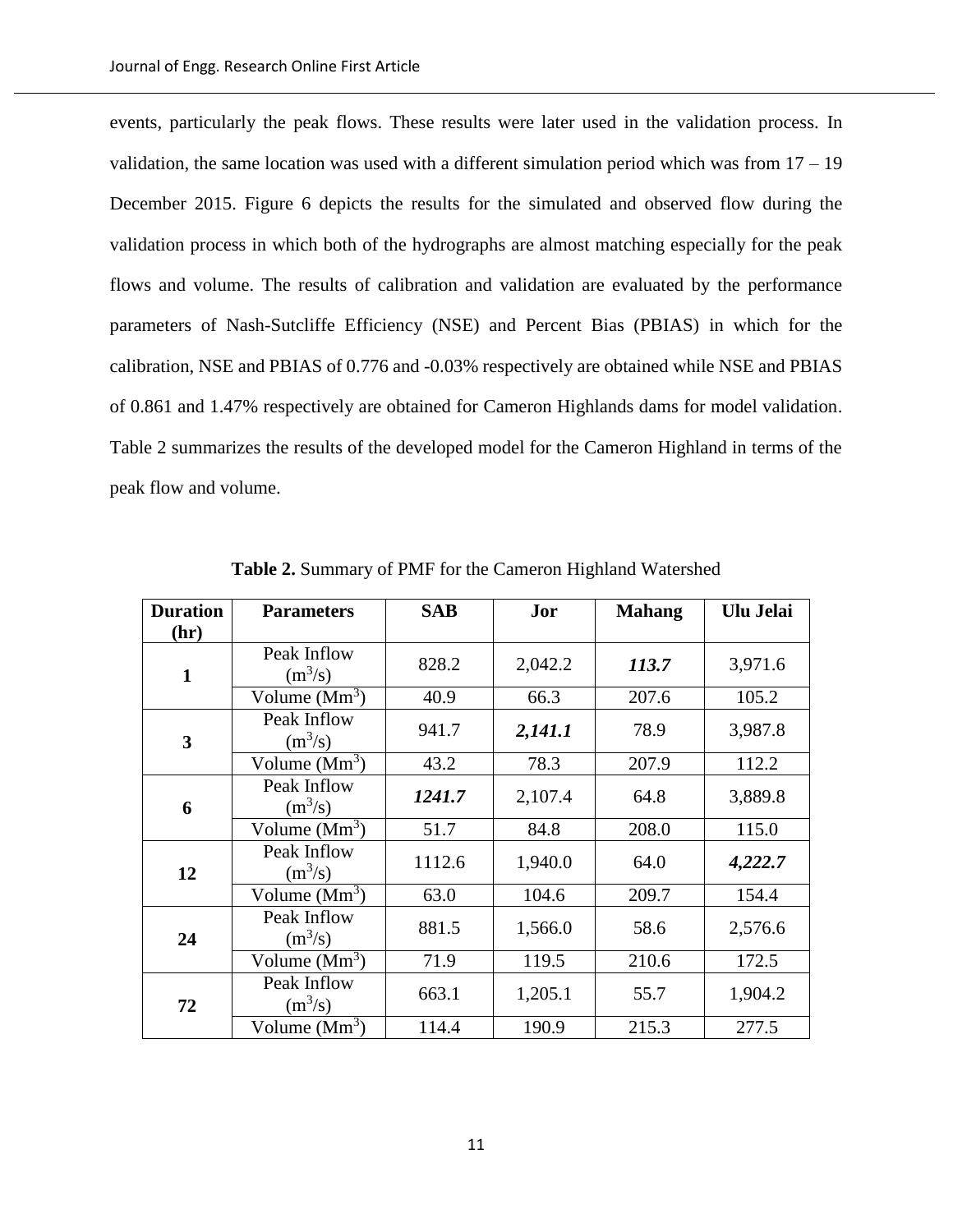

**Figure 6.** The Validation Hydrograph

### **CONCLUSIONS AND RECOMMENDATIONS**

Results from the calibration and validation for the storm events showed that the performance parameters for both events are considered very good and reasonable. In conclusion, the hydrological model in this study has been adequately calibrated for PMF simulation as it is credible and applicable to describe the hydrological process in Cameron Highland Batang Padang HES. It is recommended that next studies estimate the Areal Reduction factor (ARF) and perform the PMF simulation for the mentioned dams in the current study by considering reservoir operations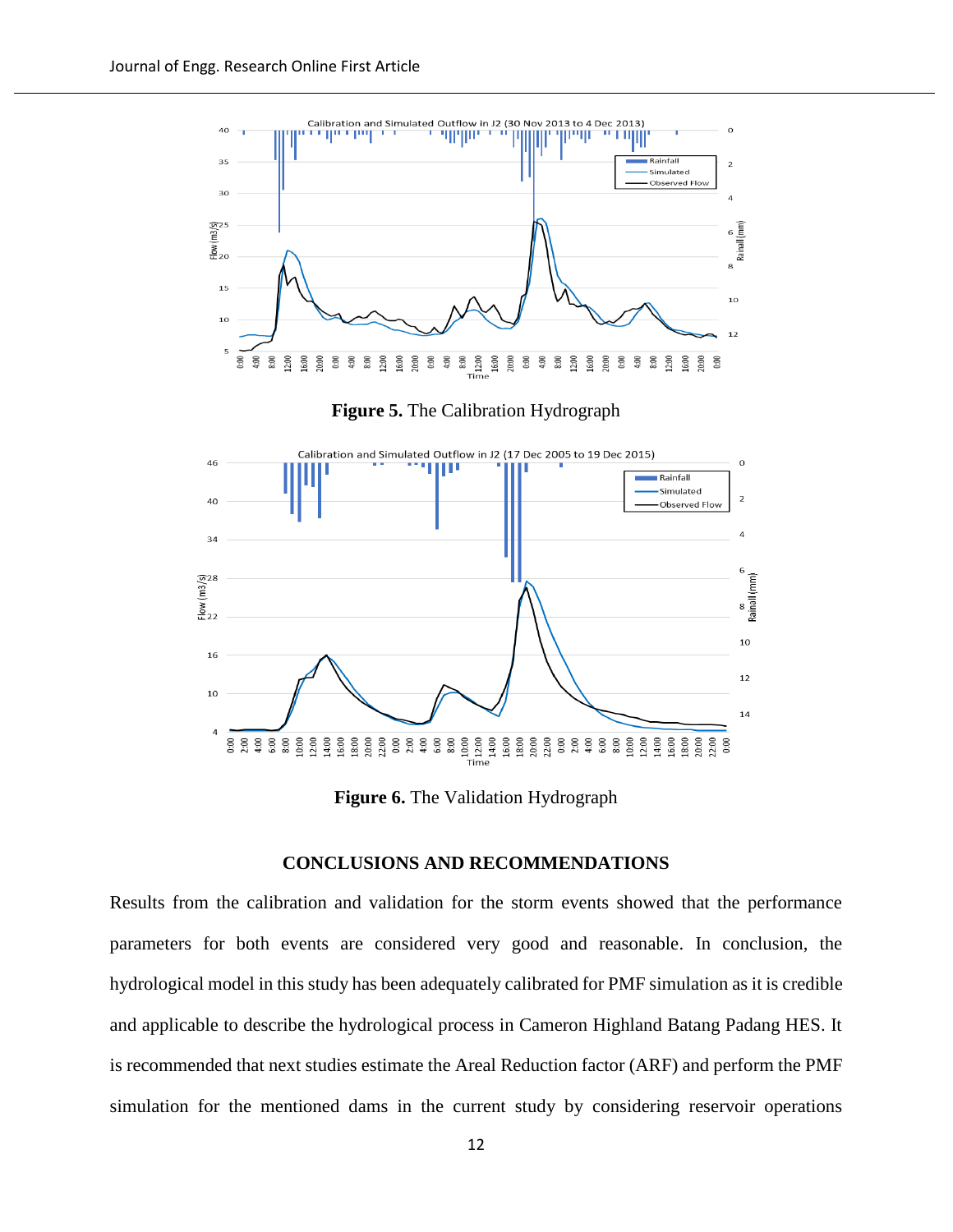(reservoir routing). Furthermore, comparing the simulated maximum spillway discharge and the design spillway discharge capacity.

#### **ACKNOWLEDGEMENTS**

The current work is being supported by both of University Tenaga National in Malaysia and the National Center for Water Resources Management in Iraq. The authors are so thankful for the support provided by both sides.

## **REFERENCES**

- **Sharifi, F. Safapoor, Sh. and Ayoobzade, S., 2004.** Evaluation of AWBM 2002 model in simulation of hydrological processes some of watersheds in Iran. Journal of Research and Constructional, 35-42.
- **Oleyiblo, J. O. and Li, Zhi-jia. 2010.** Application of HEC-HMS for flood forecasting in Misai and Wan'an catchments in China. Water Science and Engineering. 3 (1), PP.14-22.
- **Mokhtari, E. H., Remini, B., Hamoudi, S. A. 2016.** Modelling of the rain-flow by hydrologic modelling software system HEC-HMS watershed's case of wadi Cheliff-Ghrib, Algeria. Journal of Water and Land Development No. 2, PP. 87-100. ISSN: 1429-7426.
- **Bosamiya, B. and Gandhi, H. M. 2018.** Hydrological Modeling using HEC-HMS. International Journal for Research in Applied Science & Engineering Technology Vol. 6. ISSN: 2321-9653.
- **Skhakhfa, I. D. and Ouerdachi, I. 2016.** Hydrological modelling of wadi Ressoul watershed, Algeria, by HEC-HMS model. Journal of Water and Land Development No. 31, PP. 139-147. DOI: 10.1515/jwld-2016-0045.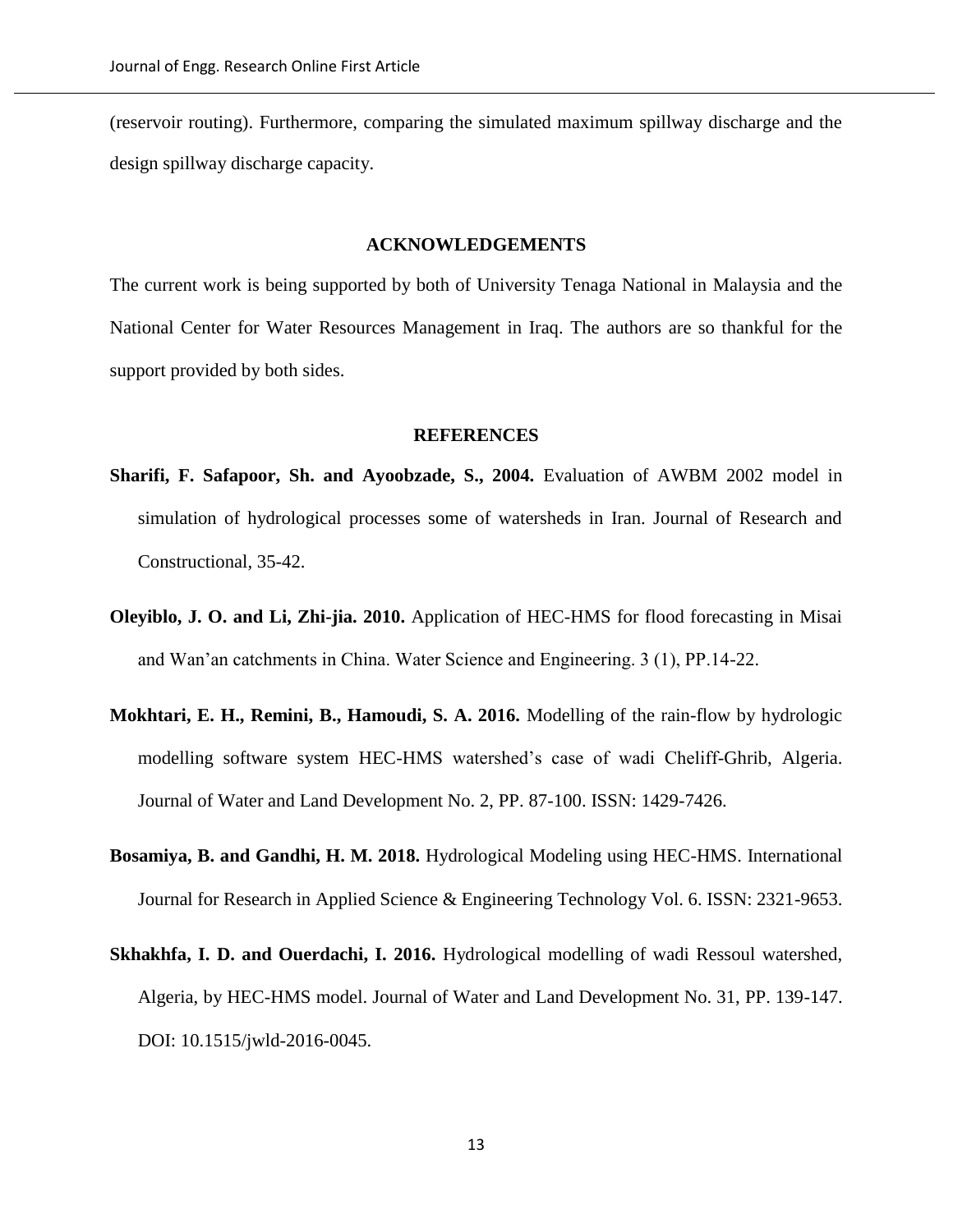- **US Army Corps of Engineers. 2016.** https://www.usace.army.mil/Media/News-Releases/News-Release-Article-View/Article/652845/us-army-corps-of-engineers-releases-work-plan-forfiscal-year-2016-civil-works/. Accessed in May, 18th 2021.
- **Suhaila, J. and A. A. Jemain, 2007.** Fitting daily rainfall amount in Malaysia using the normal tansform distribution. J. Applied Sci., 7, PP. 1880-1886.
- **Jabbar, L. A., Khalil, I. A. and Sidek, L. M. 2021.** HEC-HMS hydrological modelling for runoff estimation in Cameron Highlands, Malaysia. International Journal of Civil Engineering and Technology Vol. 12 (9), PP. 40-51.
- **Al-Hadu, I. A., Sidek, L. M., Desa, M. N. M., Basri, N. E. A. 2011.** Multi criteria analysis in environmental management: selecting the best stormwater erosion and sediment control measure in Malaysian construction sites. International Journal of Energy and Environment Vol. 2 (5), PP. 853-862.
- **Adamo, N., Al-Ansari, N., Sissakian, V., Laue, J. and Knutsson, S. 2020.** Dam safety and overtopping. Journal of Earth Sciences and Geotechnical Engineering Vol. 10 (6), PP. 41-78.
- **Jing, X., Chen, Y., Williams, D., Serna, M. L., Zheng, H. 2019.** Overtopping failure of a reinforced tailing dam: Laboratory investigation and forecasting model of dam failure. Water. 11, 35, DOI: 10.3390/w11020315.
- **Chow, W. L. 1950.** Errata: Algebraic Systems of Positive Cycles in Algebraic Variety. American Journal of Mathematics 72 (3).
- **Hershfield, D. M. 1965.** Method for estimating probable maximum rainfall. Journal of American Water Works Association. Vol.57 (8), PP. 965-972.